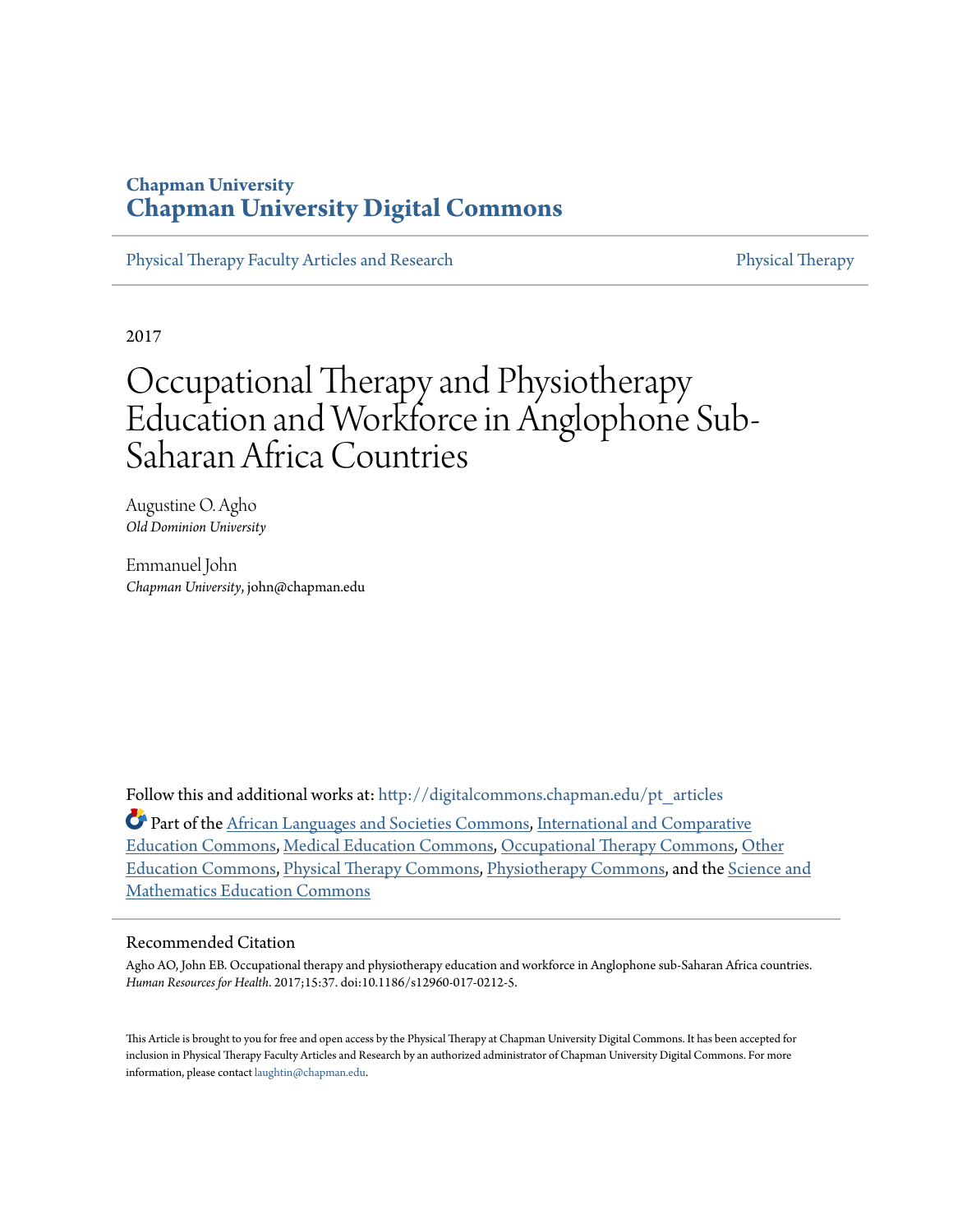## Occupational Therapy and Physiotherapy Education and Workforce in Anglophone Sub-Saharan Africa Countries

### **Comments**

This article was originally published in *Human Resources for Health*, volume 15, in 2017. [DOI: 10.1186/](http://dx.doi.org/10.1186/s12960-017-0212-5) [s12960-017-0212-5](http://dx.doi.org/10.1186/s12960-017-0212-5)

**Creative Commons License**<br> **<b>C Q Q** 

This work is licensed under a [Creative Commons Attribution 4.0 License.](http://creativecommons.org/licenses/by/4.0/)

**Copyright**

The authors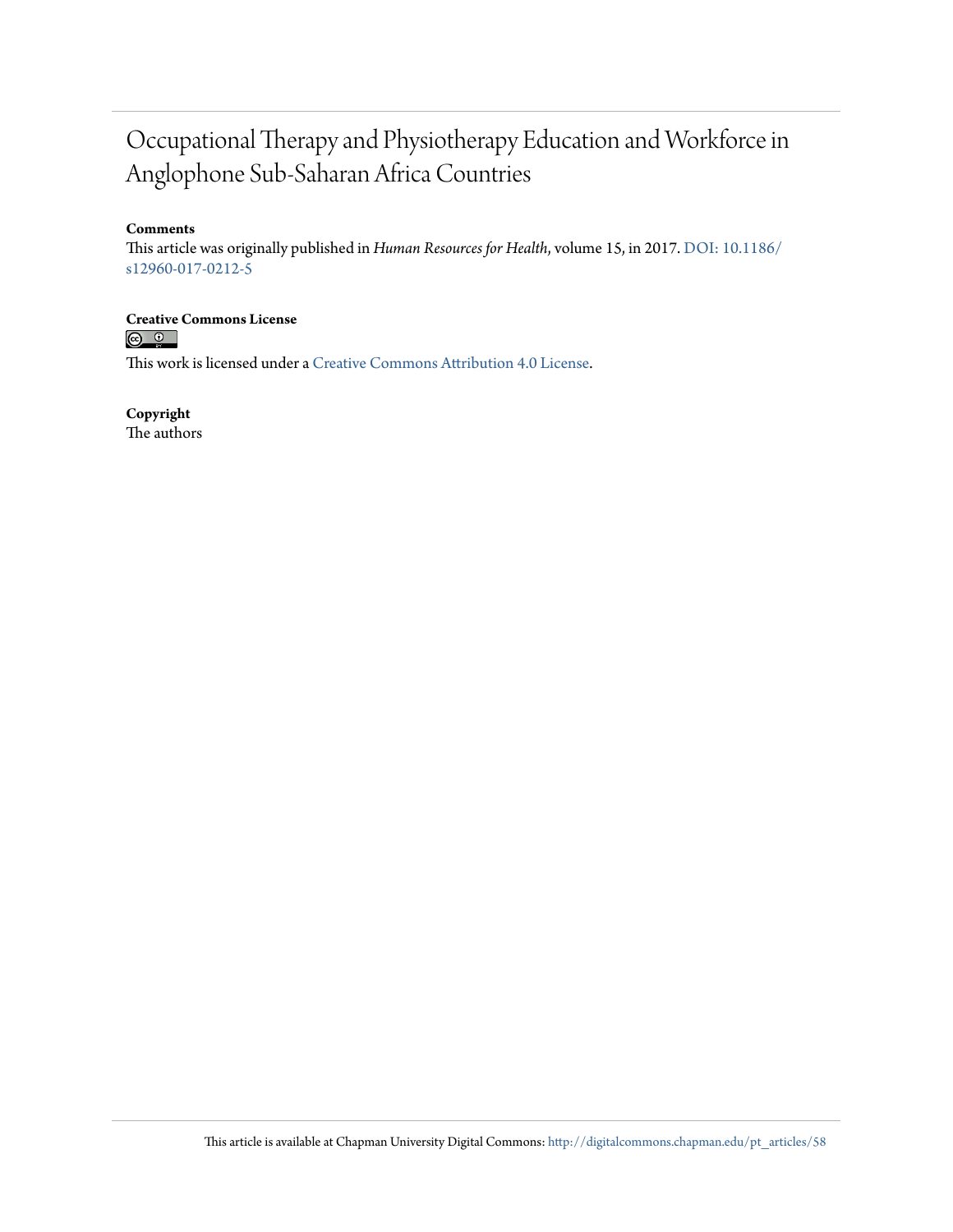## **RESEARCH CHOOSE CONSUMING THE CHOOSE CONSUMING THE CONSUMING TO A CONSUMING THE CONSUMING THE CONSUMING TO A CONSUMING THE CONSUMING THE CONSUMING THE CONSUMING THE CONSUMING THE CONSUMING THE CONSUMING THE CONSUMING TH**



# Occupational therapy and physiotherapy education and workforce in Anglophone sub-Saharan Africa countries

Augustine O. Agho<sup>1</sup> and Emmanuel B. John<sup>2\*</sup>

## Abstract

**Background:** Sub-Saharan Africa (SSA) countries are faced with the challenge of educating a critical mass of occupational therapists (OTs) and physiotherapists (PTs) to meet the growing demand for health and rehabilitation services. The World Federation of Occupational Therapy (WFOT) and World Confederation of Physical Therapy (WCPT) have argued for the need of graduate-level training for OTs and PTs for decades. However, very few studies have been conducted to determine the availability of OT and PT training programs and practitioners in SSA countries.

Methods: Initial data were collected and compiled from an extensive literature search conducted using MEDLINE and PubMed to examine the availability of OT and PT education and training programs in SSA countries. Additional data were collected, compiled, and collated from academic institutions, ministries of health, health professions associations, and licensing authorities in SSA countries. Secondary data were also collected from the websites of organizations such as the World Bank, World Health Organization (WHO), WFOT, and WCPT.

Results: This investigation revealed that there are limited number of OT and PT training programs and that these training programs in Anglophone SSA countries are offered at or below the bachelor's level. More than half of the countries do not have OT or PT training programs. The number of qualified OTs and PTs appears to be insufficient to meet the demand for rehabilitation services. Nigeria and South Africa are the only countries offering post-entry-level masters and doctoral-level training programs in physiotherapy and occupational therapy.

**Conclusions:** Higher learning institutions in SSA countries need to collaborate and partner with other regional and foreign universities to elevate the educational training and increase the supply of PTs and OTs in the region.

Keywords: Occupational therapy education, Physiotherapy education, Sub-Saharan Africa, Health workforce

### Background

Strategic initiatives and interventions for communicable diseases in Africa—especially in childhood—by WHO, governments, and non-governmental organizations from around the world, have shifted attention to the rise of chronic non-communicable diseases (NCD) as another emergent burden [\[1](#page-7-0)–[6](#page-8-0)]. As people in sub-Saharan Africa

(SSA) live longer, and its population gets older, the disease burden has been increasingly defined by chronic long-term care diseases and disabilities rather than pre-mature mortality [\[4](#page-7-0), [7](#page-8-0)–[11\]](#page-8-0). While mortality and morbidity rates attributed to communicable diseases remain high, the prevalence of preventable non-communicable diseases has also increased significantly over the past five decades in countries around the world [\[3](#page-7-0), [7, 8, 12](#page-8-0)]. According to WHO, 60% of deaths worldwide each year are attributed to accidents, injuries, and NCD such as coronary heart disease, hypertension, diabetes, stroke,



© The Author(s). 2017 **Open Access** This article is distributed under the terms of the Creative Commons Attribution 4.0 International License [\(http://creativecommons.org/licenses/by/4.0/](http://creativecommons.org/licenses/by/4.0/)), which permits unrestricted use, distribution, and reproduction in any medium, provided you give appropriate credit to the original author(s) and the source, provide a link to the Creative Commons license, and indicate if changes were made. The Creative Commons Public Domain Dedication waiver [\(http://creativecommons.org/publicdomain/zero/1.0/](http://creativecommons.org/publicdomain/zero/1.0/)) applies to the data made available in this article, unless otherwise stated.

<sup>\*</sup> Correspondence: [john@chapman.edu](mailto:john@chapman.edu) <sup>2</sup>

Department of Physical Therapy, Chapman University, Irvine, CA, United States of America

Full list of author information is available at the end of the article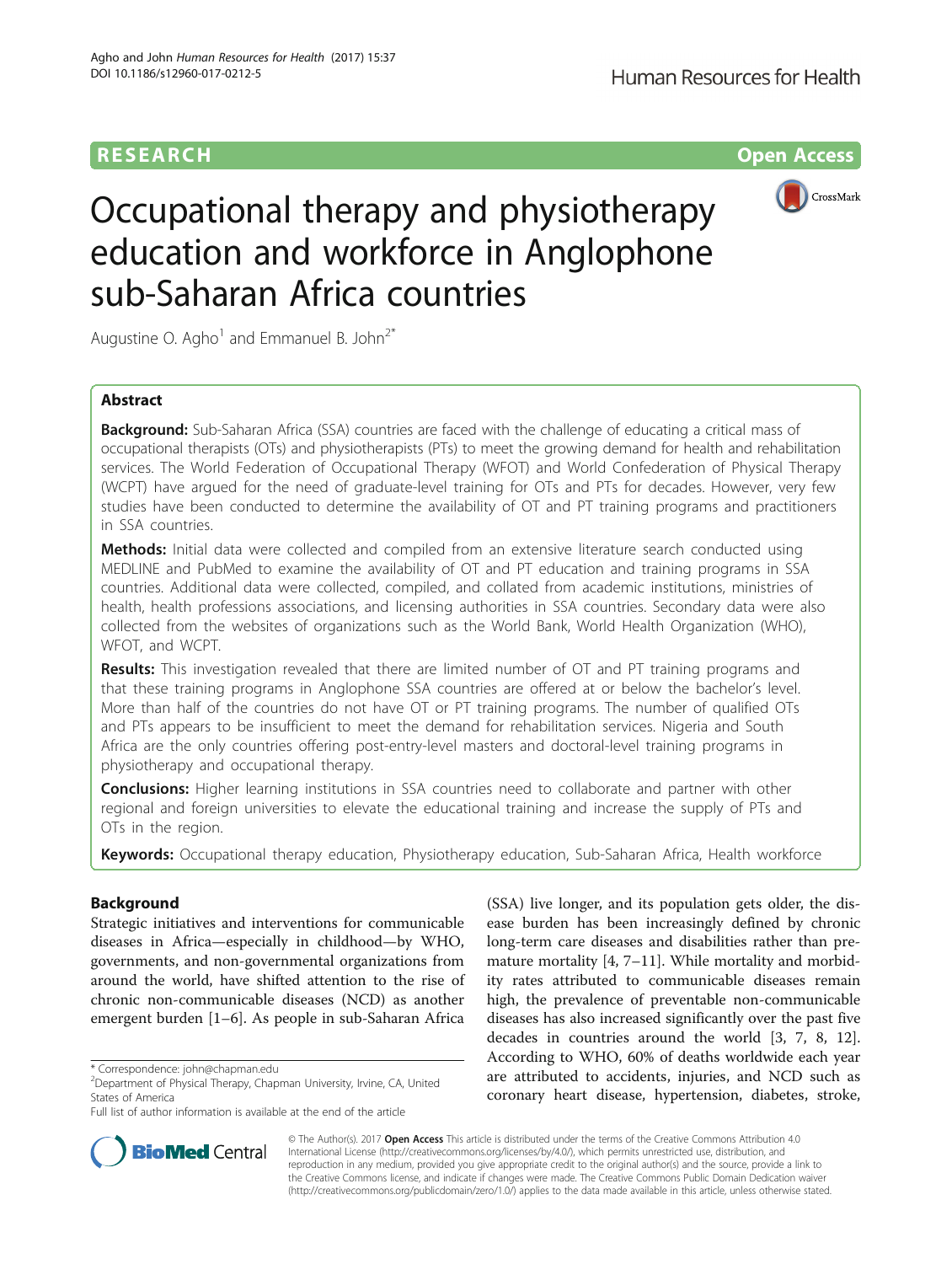and kidney disease [[2\]](#page-7-0). Unfortunately, perennial shortage of the healthcare workforce on the African continent makes tackling chronic diseases and disabilities resulting from NCD challenging [\[13](#page-8-0)]. This is due in part to continued Africa population growth [[10, 11](#page-8-0)] and migration of healthcare professionals to developed countries [[14](#page-8-0)–[16\]](#page-8-0).

Rehabilitation in many of these non-communicable situations can be crucial, and studies reflect a lack of access to such rehabilitation in SSA [[17](#page-8-0)–[19](#page-8-0)]. Access to rehabilitation services for individuals with short- and long-term disabilities is lacking because of the inadequate number of qualified rehabilitation healthcare workforce, i.e., physiotherapists, occupational therapists, social workers, mental health counselors, speech therapists, and prosthetists and orthoptists [\[20](#page-8-0), [21\]](#page-8-0). Interestingly, most of the studies of the healthcare workforce shortage in SSA have focused primarily on nurses and physicians [\[20](#page-8-0), [21\]](#page-8-0). With the increasing number of people suffering and dying from preventable and treatable NCD and injuries in SSA, it is anticipated that the demand for qualified allied health professionals who provide rehabilitation services will increase [\[22, 23\]](#page-8-0).

The unmet need for rehabilitation services can be addressed by recognizing physiotherapist (PT) and occupational therapist (OT) as major providers [[19](#page-8-0)]. Individuals with movement dysfunction, functional limitations, and various disabilities due to illnesses, disorders, and amputations need the services of competent PT and OT [\[20](#page-8-0)]. PTs are trained to provide services that develop, maintain, and restore an individual's maximum movement and functional ability across the lifespan. Movement dysfunction can be a result of aging, injury, diseases, disorders, conditions, or environmental factors [\[24](#page-8-0)]. Likewise, OTs are trained to promote the health and well-being of individuals through the therapeutic use of daily activities (occupations). The primary goal of OT is to enable people to participate in the activities of everyday life, achieving outcomes by working with individuals and communities to enhance their ability to engage in the occupations they want to, need to, or are expected to do or by modifying the occupation or the environment to better support their occupational engagement [[25](#page-8-0)]. In studies from developed and some SSA countries, it was suggested that it would be advantageous to SSA countries facing critical shortage of healthcare workers to train and deploy OT and PT as mid-level healthcare practitioners who might be as effective as physicians for certain services [\[23, 26](#page-8-0)–[30](#page-8-0)]. For instance, in South Africa, physiotherapists are recognized as autonomous healthcare professionals who can diagnose, treat, and refer patients to medical practitioners and specialists and order X-ray and other imaging studies, as well as issue a certificate of illness [[23, 31\]](#page-8-0).

OT and PT education varies greatly from country to country in SSA. WFOT and WCPT have supported efforts to increase and improve OT and PT education in sub-Saharan Africa by working with regional and national professional associations. To the best of our knowledge, few studies have attempted to systematically examine OT and PT educational programs and the workforce in SSA [[32, 33](#page-8-0)]. While there is a need to examine the current capacity of all SSA countries to meet the demands for trained PT and OT, given resource constraints, data availability, and variation in health workforce training systems across the different language groupings, this study is only focusing on Anglophone SSA countries.

#### **Methods**

An extensive literature search of relevant articles published in English Language within the last 10 years was conducted using MEDLINE and PubMed to identify from published papers whether OT and PT education and training exists in SSA countries. The electronic search was conducted between December 2015 and February 2016. The main search terms include: physiotherapy, occupational therapy, education, training level (i.e., diploma, bachelor, master, and doctoral), PT and OT professional organizations, health workforce, access to rehabilitation services, and licensing of PTs and OTs. For more focused search results, the terms "Africa", and "Sub-Saharan Africa" were used with Boolean operators (AND, OR, and NOT). The literature searches were conducted by a research assistant (GRA), who at the time was a graduate student in a Master of Occupational Therapy entry-level program, and by one of the authors who is a physiotherapist. Relevant published papers retrieved using the specific search terms were reviewed by the authors. The title and abstract of relevant papers were first reviewed by the authors in order to determine whether full review and data extraction was necessary and appropriate. The GRA and the executive assistant to the primary author assisted in collecting and compiling secondary data collected from the websites of the following organizations: World Bank, WHO, WFOT, WCPT, Nigeria Physiotherapy Network, Occupational Therapy Africa Regional Group, Ghana Association of Physiotherapists, Zambia Association of Physiotherapists, and Health Professionals Council of South Africa. All the collated secondary data and information obtained from institutional websites were verified by seeking the feedback of PT and OT faculty members and key personnel at professional licensing/registration boards, professional associations, etc., located in SSA countries.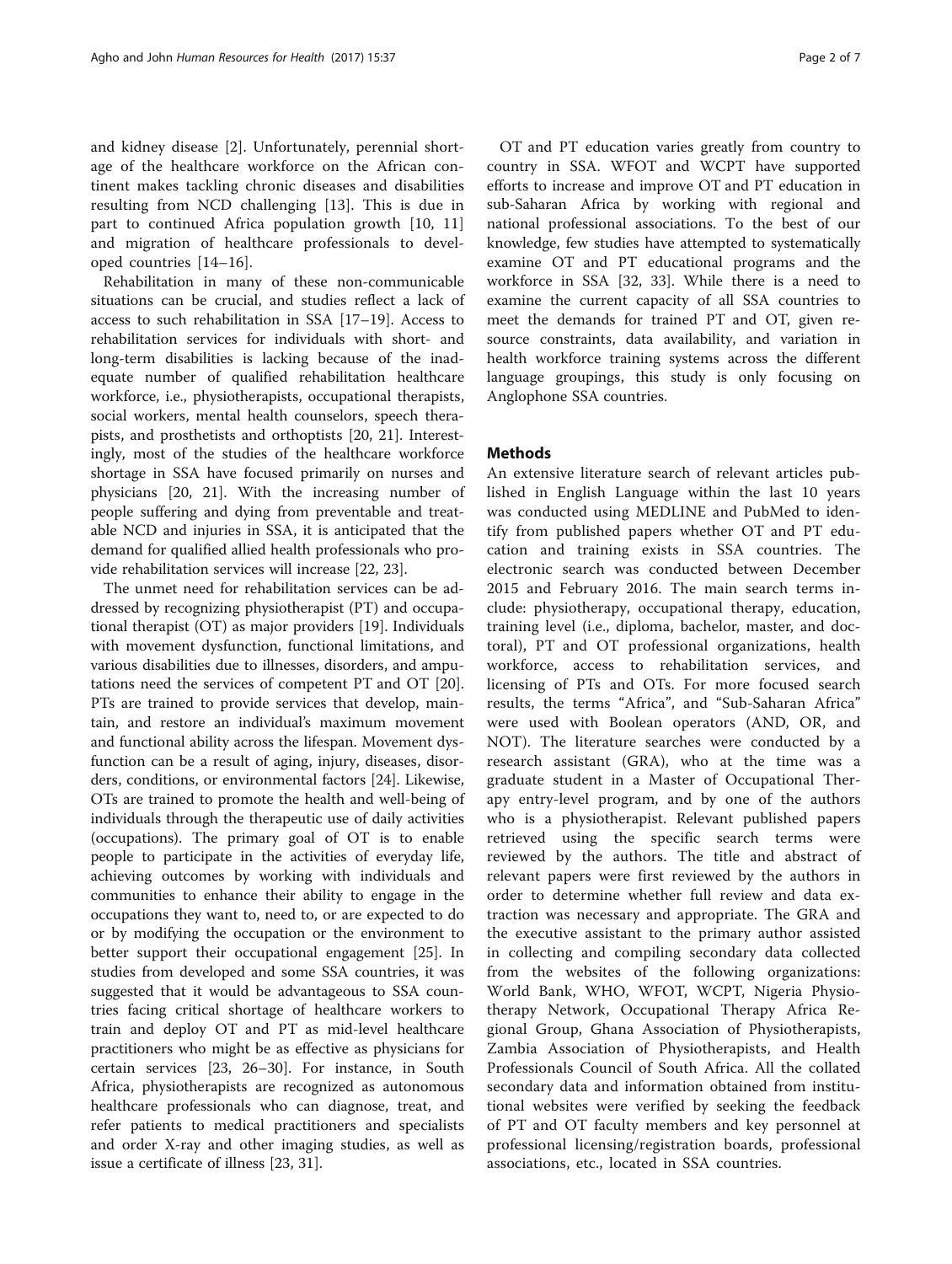#### Results

Table [1](#page-5-0) presents the levels of occupational and physiotherapy programs offered in Anglophone SSA countries. Across Anglophone SSA countries, occupational therapy and physiotherapy training programs range from none to entry-level diploma and bachelor's degree (B.Sc.) to academic doctoral degree (Ph.D.). Ethiopia is the only SSA country with a physiotherapy entry-level doctorate degree (DPT) training program. Sixteen (16) occupational therapy training programs were identified in Anglophone SSA. With the exception of the programs in South Africa, all of the occupational therapy programs are offered at or below the bachelor's level. There are five academic master's level and one doctoral level (Ph.D.) occupational therapy programs in South Africa. To the best of our knowledge, none of the higher learning (post-secondary) educational institutions in Botswana, Eritrea, Gambia, Lesotho, Liberia, Malawi, Namibia, Seychelles, Sierra Leone, Swaziland, and Zambia offer degree programs in occupational therapy.

Twenty-six (26) physiotherapy educational programs exist in Anglophone SSA. Five universities (i.e., Obafemi Awolowo University, University of Ibadan, University of Lagos, University of Nigeria, and Bayero University, Kano) in Nigeria offer academic master and doctoral degrees in PT. Four universities (University of Cape Town, University of Free State, University of Western Cape, and University of Witwatersrand) in South Africa also offer master's level and academic doctoral degrees in PT. With the exception of the programs in Nigeria and South Africa, all of the physiotherapy and occupational therapy programs are offered at or below the bachelor's level. None of the higher learning educational institutions in Botswana, Gambia, Lesotho, Liberia, Namibia, Seychelles, Sierra Leone, and Swaziland offers degree programs in physiotherapy.

The number of occupational therapists and physiotherapists in Anglophone SSA are presented in Table [2](#page-6-0). The information obtained from available sources indicates that the number of professional physiotherapists is higher than the number of professional occupational therapists in Anglophone SSA. Kenya and South Africa have the highest number of occupational therapists. Cameroon, Malawi, Mauritius, Swaziland, and Tanzania—countries with populations of 22.77 million, 16.7 million, 3.97 million, 1.27 million, and 51.82 million, respectively—have fewer than 100 physiotherapists and fewer than 100 occupational therapists. South Africa and Nigeria have the highest number of physiotherapists.

#### **Discussion**

The current study demonstrated that there is a shortage of rehabilitation healthcare workforce and limited number of occupational therapy and physiotherapy training programs in SSA. The findings of this study is in agreement with previous studies that indicated shortage of rehabilitation healthcare workforce [[20](#page-8-0), [23](#page-8-0), [29](#page-8-0), [34](#page-8-0)–[36](#page-8-0)] and limited OT and PT training programs [[32, 33](#page-8-0), [35](#page-8-0)–[38](#page-8-0)] in some SSA countries. For the past 65 years, WFOT and WCPT have been strong advocates for their respective professions [[19](#page-8-0), [36](#page-8-0), [39](#page-8-0), [40](#page-8-0)]. Both organizations have promoted international cooperation and collaboration and worked through their membership organizations in SSA to elevate/upgrade the level of training and education so that the practice and standards of services provided by practitioners can be advanced. The current study revealed that there are very few OT and PT educational programs and most of them are offered at or below bachelor's level, resulting in a limited number of OT and PT healthcare providers who can be available to provide rehabilitation services [\[23](#page-8-0), [29](#page-8-0), [34, 35\]](#page-8-0). This suggests that there is an urgent need to strengthen and professionalize the local branches of PT and OT professional associations and for an expanded role of international organizations and collaboration among higher education institutions in Anglophone SSA countries in order to address the challenge of educating a critical mass of occupational therapists and physiotherapists and meet the growing demand for rehabilitation services. These findings are consistent with the results obtained in previous health workforce studies conducted in SSA [\[19, 36, 40](#page-8-0)]. For instance, Frantz reported in a study that lack of undergraduate training programs, limited number of therapists, need for upgrading knowledge base of physiotherapy educators, and recognizing physiotherapy as an essential service were some of the challenges facing physiotherapy education in Africa [\[36](#page-8-0)]. Recent studies by Balogun et al. suggests that, compared to many other SSA countries, Nigeria is probably positioned to play an important role in West African SSA region, in building capacity to train more OT and PT healthcare workforce and for international collaboration and exchanges [[32, 33\]](#page-8-0). Similarly, results from the current study suggests that South Africa with the greatest number of OT and PT programs at academic master and doctorate degree levels is also better positioned as being a catalyst to build capacity for OT and PT healthcare workforce in the southern Africa region of SSA.

Unless a concerted effort is made to increase the number of OT and PT clinicians and educators with advanced degrees, the goal of developing and sustaining entry-level OT and PT educational programs at or above the bachelor entry-level will be difficult to achieve [[20](#page-8-0), [40\]](#page-8-0). The WCPT Africa Region in 2014 adopted a Vision 2020, with goals to help the few SSA countries currently operating diploma PT programs in Africa and to upgrade to bachelor's degree level, and a Vision 2030, which will see upgrade of most bachelors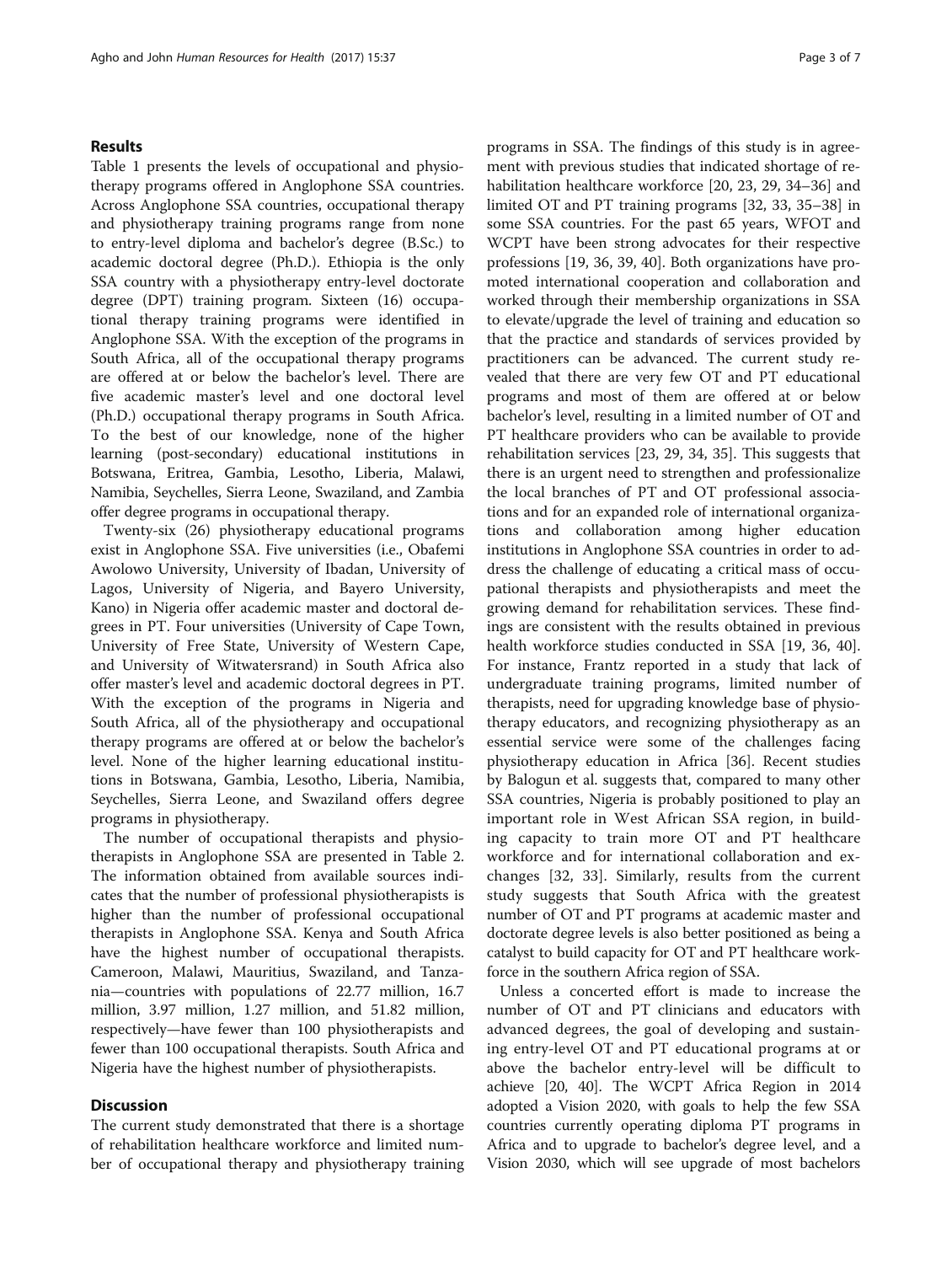| Country                      | Institution                                                            | <b>Table T</b> Occupational therapy and physiotherapy educational programs in Anglophone sub-sanaran Amca countries<br>Occupational therapy<br>Type of degree |            |             | Physical therapy<br>Type of degree |         |            |          |             |
|------------------------------|------------------------------------------------------------------------|---------------------------------------------------------------------------------------------------------------------------------------------------------------|------------|-------------|------------------------------------|---------|------------|----------|-------------|
|                              |                                                                        | Diploma                                                                                                                                                       | Bachelor's | Master's    | Doctorate                          | Diploma | Bachelor's | Master's | Doctorate   |
| Botswana                     | <b>NA</b>                                                              |                                                                                                                                                               |            |             |                                    |         |            |          |             |
| Cameroon                     | <b>NA</b>                                                              |                                                                                                                                                               |            |             |                                    |         |            |          |             |
| Ethiopia                     | Addis Ababa University                                                 |                                                                                                                                                               |            |             |                                    |         |            |          | $*$ X       |
|                              | University of Gondar                                                   |                                                                                                                                                               |            |             |                                    |         | Χ          | Χ        |             |
| Eritrea                      | Asmara College of Health Science                                       |                                                                                                                                                               |            |             |                                    | Χ       |            |          |             |
| The Gambia                   | None                                                                   |                                                                                                                                                               |            |             |                                    |         |            |          |             |
| Ghana                        | University of Ghana, Legion                                            |                                                                                                                                                               | Χ          |             |                                    |         | Χ          |          |             |
|                              | University of Health and Allied Sciences                               |                                                                                                                                                               |            |             |                                    |         | Χ          |          |             |
| Kenya                        | The Presbyterian University of East Africa,<br>Kikuyu                  |                                                                                                                                                               | Χ          |             |                                    |         |            |          |             |
|                              | Kenya Medical Training College, Nairobi                                | Χ                                                                                                                                                             |            |             |                                    |         |            |          |             |
|                              | JKUAT, Nairobi                                                         |                                                                                                                                                               | Χ          |             |                                    |         | Х          |          |             |
|                              | Moi University, Eldoret                                                | Χ                                                                                                                                                             |            |             |                                    |         | Χ          |          |             |
|                              | Great Lakes University of Kisumu                                       |                                                                                                                                                               |            |             |                                    |         | Χ          |          |             |
| Lesotho                      | None                                                                   |                                                                                                                                                               |            |             |                                    |         |            |          |             |
| Liberia                      | None                                                                   |                                                                                                                                                               |            |             |                                    |         |            |          |             |
| Malawi                       | University of Malawi College of Medicine,<br>Zomba                     |                                                                                                                                                               |            |             |                                    |         | Х          |          |             |
| Mauritius                    | University of Mauritius, Reduit, Mauritius                             |                                                                                                                                                               | Χ          |             |                                    |         | Х          |          |             |
| Namibia                      | None                                                                   |                                                                                                                                                               |            |             |                                    |         |            |          |             |
| Nigeria                      | Bayero University, Kano                                                |                                                                                                                                                               | Χ          |             |                                    |         | X          | Χ        | Χ           |
|                              | Federal School of Occupational Therapy,<br>Oshodi, Lagos               | Χ                                                                                                                                                             |            |             |                                    |         |            |          |             |
|                              | Nnamdi Azikiwe, University, Nnewi                                      |                                                                                                                                                               |            |             |                                    |         | Χ          |          |             |
|                              | Obafemi Awolowo University, Ife                                        |                                                                                                                                                               | Χ          |             |                                    |         | Χ          | Χ        | Χ           |
|                              | University of Ibadan                                                   |                                                                                                                                                               |            |             |                                    |         | Χ          | Χ        | Χ           |
|                              | University of Lagos, Lagos                                             |                                                                                                                                                               |            |             |                                    |         | Χ          | Χ        | Χ           |
|                              | University of Nigeria, Enugu Campus                                    |                                                                                                                                                               |            |             |                                    |         | Χ          | Χ        | Χ           |
|                              | University of Maiduguri                                                |                                                                                                                                                               |            |             |                                    |         | Χ          |          |             |
|                              | University of Benin                                                    |                                                                                                                                                               |            |             |                                    |         | Χ          |          |             |
| Seychelles                   | None                                                                   |                                                                                                                                                               |            |             |                                    |         |            |          |             |
| Sierra Leone                 | None                                                                   |                                                                                                                                                               |            |             |                                    |         |            |          |             |
| South Africa<br>South Africa | University of Cape Town, Cape Town                                     |                                                                                                                                                               | Χ          | Χ           | Χ                                  |         | X          | Χ        | Χ           |
|                              | University of KwaZulu-Natal, Durban                                    |                                                                                                                                                               | Χ          |             |                                    |         | Χ          |          |             |
|                              | University of Limpopo Medunsa Campus,<br>Medunsa                       |                                                                                                                                                               | Χ          |             |                                    |         | X          |          |             |
|                              | University of Pretoria, Arcadia                                        |                                                                                                                                                               | Χ          |             |                                    |         | X          |          |             |
|                              | University of Stellenbosch, Tygerberg                                  |                                                                                                                                                               | Χ          | Χ           |                                    |         | Χ          |          |             |
|                              | University of the Free State, Bloemfontein                             |                                                                                                                                                               | Χ          | Χ           |                                    |         | X          | Χ        | Χ           |
|                              | University of the Western Cape, Bellville                              |                                                                                                                                                               | Χ          | Χ           |                                    |         | X          | Χ        | Χ           |
|                              | University of Witwatersrand, Parktown,<br>Johannesberg                 |                                                                                                                                                               | Χ          | $\mathsf X$ |                                    |         |            | Χ        | $\mathsf X$ |
| Swaziland                    | None                                                                   |                                                                                                                                                               |            |             |                                    |         |            |          |             |
| Tanzania                     | Tumaini University Kilimanjaro Christian<br>Medical University College | Χ                                                                                                                                                             |            |             |                                    |         | Χ          |          |             |

<span id="page-5-0"></span>Table 1 Occupational therapy and physiotherapy educational programs in Anglophone sub-Saharan Africa countries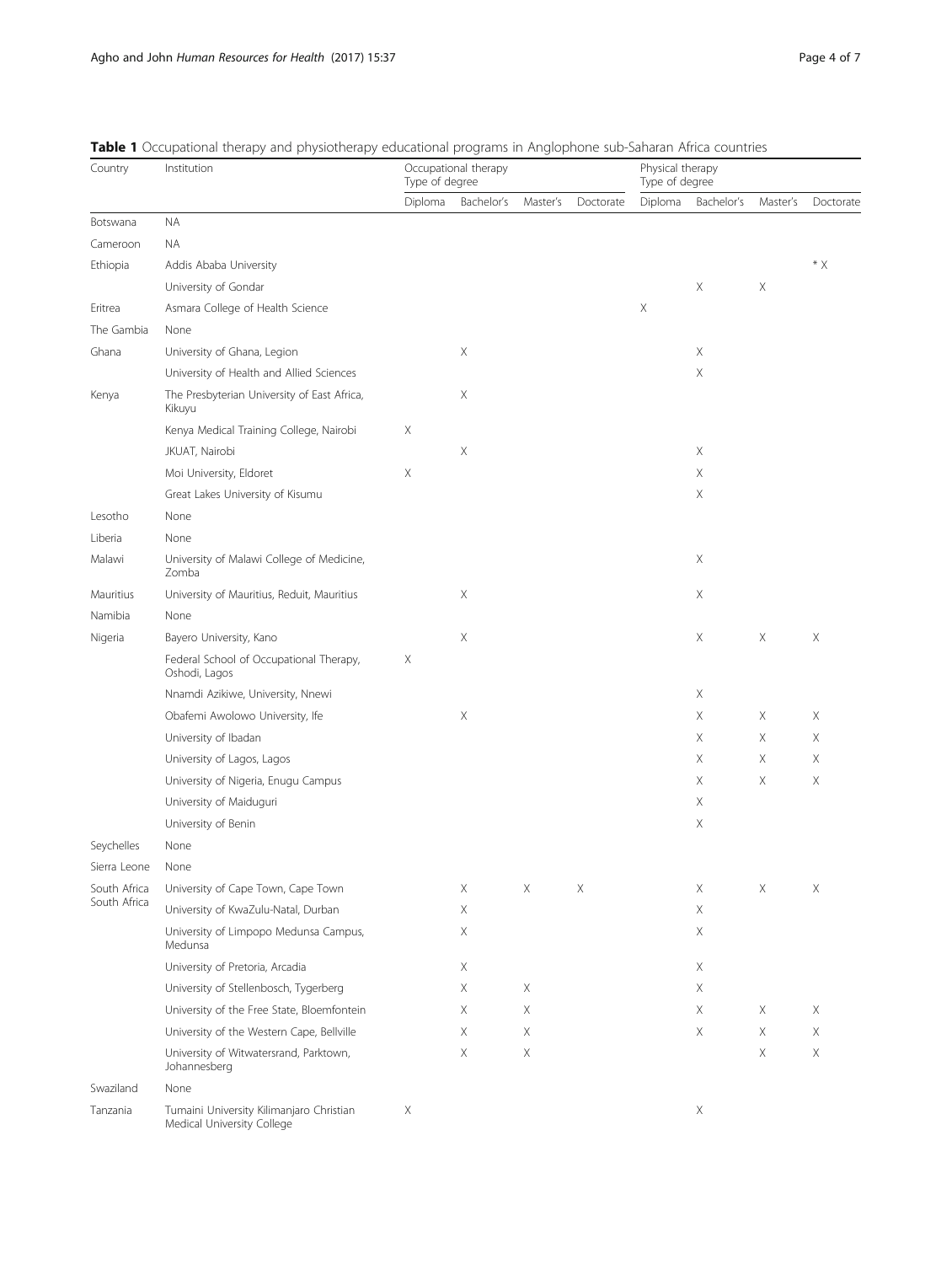| Uganda   | Uganda Institute of Allied Health and<br>Management Sciences |  |  |
|----------|--------------------------------------------------------------|--|--|
|          | Mbarara University of Science and Technology                 |  |  |
| Zambia   | Lusaka Apex Medical University, Lusaka                       |  |  |
|          | University of Zambia                                         |  |  |
| Zimbabwe | University of Zimbabwe, Harare                               |  |  |

<span id="page-6-0"></span>Table 1 Occupational therapy and physiotherapy educational programs in Anglophone sub-Saharan Africa countries (Continued)

\* X entry-level Doctorate of Physiotherapy, NA no data available

entry level to clinical doctorate entry level [[19](#page-8-0)]. The WCPT in various Guiding Policy documents has set international standards for entry-level education in physiotherapy as a minimum of Baccalaureate, Masters, or Doctoral entry-level education [\[41](#page-8-0), [42\]](#page-8-0). The WCPT also now conducts international accreditation of educational

Table 2 Number of occupational therapy and physiotherapy professionals and educational programs in Anglophone sub-Saharan Africa countries

| Country      | Occupational therapy         |                       | Physiotherapy                |                       |  |
|--------------|------------------------------|-----------------------|------------------------------|-----------------------|--|
|              | # of entry-level<br>programs | # of<br>practitioners | # of entry-level<br>programs | # of<br>practitioners |  |
| Botswana     | <b>NA</b>                    | NA.                   | NA.                          | <b>NA</b>             |  |
| Cameroon     | $\Omega$                     | <b>ΝA</b>             | $\mathbf 0$                  | 102                   |  |
| Eritrea      | $\Omega$                     | <b>NA</b>             | 1                            | <b>NA</b>             |  |
| Ethiopia     | O <sup>a</sup>               | <b>NA</b>             | $\overline{2}$               | 300                   |  |
| The Gambia   | $\Omega$                     | <b>NA</b>             | $\mathbf{0}$                 | <b>NA</b>             |  |
| Ghana        | 1                            | 4                     | $\overline{2}$               | 200                   |  |
| Kenya        | $\overline{2}$               | 850                   | 3                            | 600                   |  |
| Lesotho      | $\Omega$                     | 5                     | $\mathbf 0$                  | <b>NA</b>             |  |
| Liberia      | 0                            | <b>NA</b>             | $\mathbf 0$                  | <b>NA</b>             |  |
| Malawi       | $\Omega$                     | 10                    | 1                            | 92                    |  |
| Mauritius    | 1                            | 49                    | 1                            | 90                    |  |
| Namibia      | $\Omega$                     | 50                    | $\Omega$                     | 105                   |  |
| Nigeria      | 2                            | 20                    | 8                            | 1250                  |  |
| Seychelles   | $\Omega$                     | 4                     | $\mathbf 0$                  | <b>NA</b>             |  |
| Sierra Leone | $\Omega$                     | <b>NA</b>             | $\mathbf 0$                  | 5                     |  |
| South Africa | 8                            | 4575                  | 8                            | 6941                  |  |
| Swaziland    | $\Omega$                     | <b>NA</b>             | $\Omega$                     | 23                    |  |
| Tanzania     | 0                            | 96                    | 1                            | 41                    |  |
| Uganda       | 1                            | 139                   | 1                            | 100                   |  |
| Zambia       | $\Omega$                     | 5                     | $\overline{2}$               | 370                   |  |
| Zimbabwe     | 1                            | 124                   | 1                            | 320                   |  |

Sources: World Confederation of Physical Therapy, 2017; World Federation of Occupational Therapy—Human Resources Project, 2012; Health Professional Council of South Africa (HPCSA); Ghana Society of Physiotherapy, Ghana Ministry of Health; Medical Rehabilitation Therapists (Registration) Board of Nigeria; Federal Ministry of Health, Nigeria

NA no data available

<sup>a</sup>A new occupational therapy program will be starting soon at the University of Gondar, Ethiopia [[46](#page-8-0)]

institutions worldwide that wish to attain, maintain, and be recognized as meeting these international standards [[43](#page-8-0)]. In addition, the WCPT has also been directly involved in taking steps to help upgrade education programs in some African countries. For example, through an international initiative to strengthen education programs in Africa, the WCPT in collaboration with Handicap International, and supported by funding from the United States Agency for International Development (USAID), will assist three African nations of Mali, Niger, and Senegal through the SUDA Project from 2016 through 2018 and beyond [\[44, 45](#page-8-0)]. The goals of SUDA are (1) strengthening three national physical therapy associations, (2) using WCPT standards to support three countries in improving physical therapy entry-level education in order to advance towards WCPT accreditation, (3) developing a WCPT policy paper related to physical therapy assistants (PTAs), (4) augmenting wheelchair training within the physical therapy sector. SUDA acronym is derived from each of the first letter of the four program objectives: S, U, D, and A [[44](#page-8-0), [45](#page-8-0)]. Through a similar international initiative, there are indications that Ethiopia will soon have its first occupational therapy training program, which will be established at the University of Gondar, Ethiopia. This will be made possible as part of a US\$ 24.2 million grant to Queen's University, Ontario, Canada (to be disbursed over a 10-year period), from The MasterCard Foundation [[46](#page-8-0)]. The MasterCard Foundation maintains a network of 27 universities that supports accessibility in education, specifically for students with disabilities across the African continent [[47](#page-8-0)]. Therefore, without similar international initiatives, cooperation, and partnerships among SSA country, these vision and goals may be difficult to achieve. Although extensive efforts were made to obtain OT and PT country data for SSA countries, the results of this study is limited by the inability of the authors to access current OT and PT country information for some SSA countries. Several SSA country data listed in Tables [1](#page-5-0) and 2 were reported as "NA", i.e., no data available.

#### Recommendations for further studies

Given that the burden of injuries and non-communicable diseases (i.e., cardiovascular, cancers, diabetes and chronic lung diseases) is rising disproportionately among lower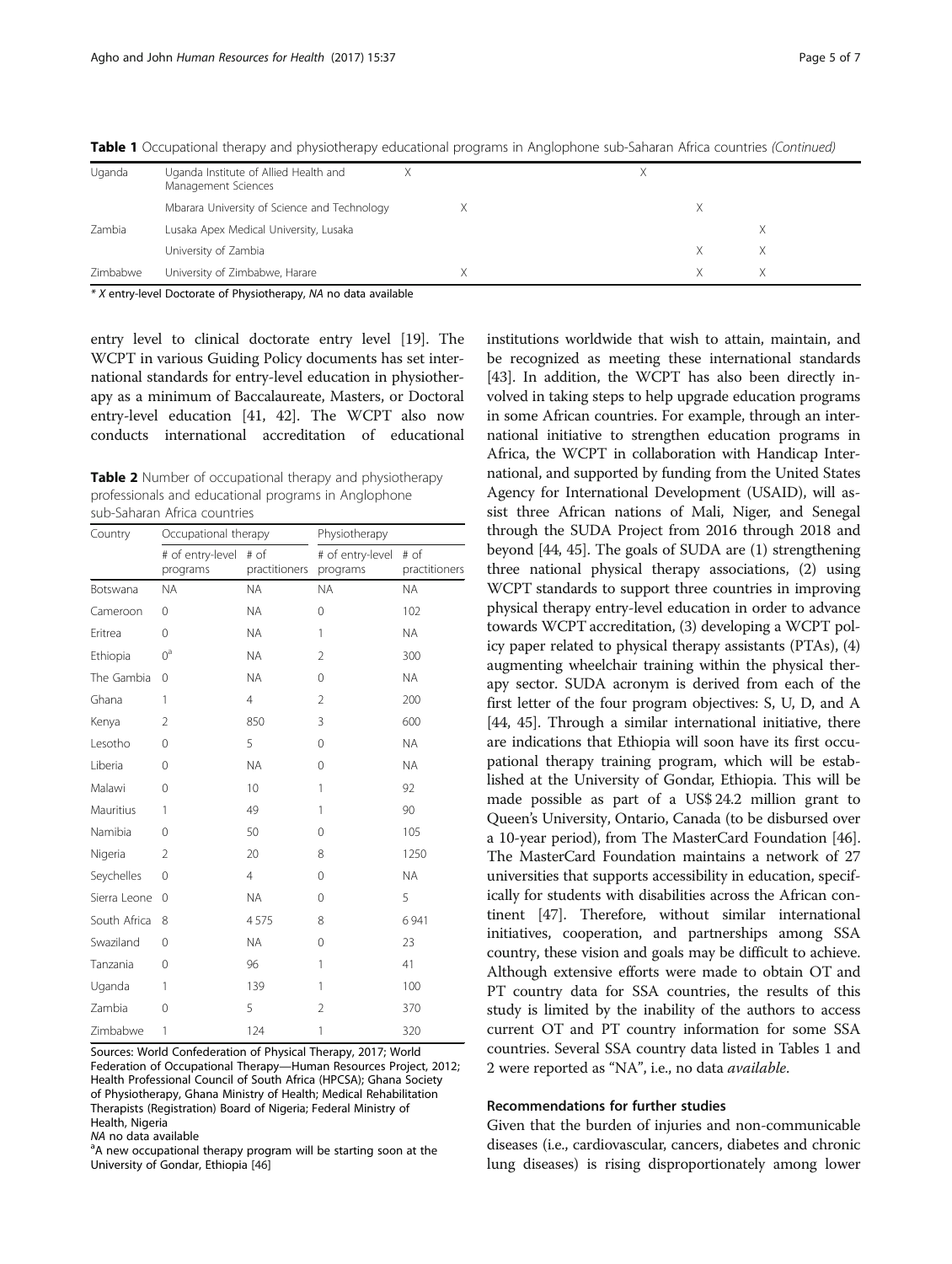<span id="page-7-0"></span>income countries and populations, the challenge of training individuals who can provide specialized rehabilitation (for example, post stroke and cardiac events) and activity of daily living services must be addressed. Nine suggestions are advanced for future research on OT and PT workforce in SSA. First, given that inadequate clinical fieldwork sites, lack of qualified faculty, and poor countrylevel awareness could potentially contribute to the low number of OT and PT educational programs and practitioners in SSA reported in this study, a future follow-up study should be expanded to include an assessment of the quality of the existing PT and OT educational programs. Studies similar to the recent report of Balogun et al. should be extended to other SSA countries [[32, 33](#page-8-0)]. Second, this study did not investigate admission requirements, number of student enrolled, job placement, perception of new graduates, and employment settings of OT and PT practitioners. This should be considered in future studies. Third, given that the WFOT and WCPT have been advocating to upgrade the entry level into the OT and PT professions to beyond bachelor degree levels in all countries [\[36, 39](#page-8-0)], the feasibility of this initiative in developing countries should be assessed [[33](#page-8-0)]. Fourth, the delivery of health and rehabilitation services is increasingly team based [\[48](#page-8-0)–[50\]](#page-8-0). Research should be conducted to examine the extent to which the curriculum of existing PT and OT programs emphasize team-based and interdisciplinary education. Fifth, since physicians play a significant role in the delivery of healthcare and training of allied health professionals in SSA, an investigation of the views of physicians on the roles and contributions of PT and OT practitioners will provide critical information educators can use to design curriculum and strategies to establish OT and PT as integral members of the healthcare delivery team [\[51](#page-8-0), [52](#page-8-0)]. Sixth, OT practice is generally based on western perceptions and classifications of activities of daily living and human occupation. The extent to which African perspectives are considered in the framing of the entry-level OT competencies should be examined [[53](#page-8-0)]. Seventh, efforts should be made to identify and replicate effective models of international cooperation and partnership on the training and education of PT and OT [[38](#page-8-0), [40\]](#page-8-0). Eight, in order to obtain an accurate number of native-born and expatriate practicing PT and OT, an effort should be made to obtain information directly from professional licensing and government agencies. Finally, given resource constraints, data availability, and language constraints, this investigation focused on Anglophone SSA countries. This study should be expanded with specific focus on examining (a) the availability of OT and PT educational programs, (b) general knowledge and awareness of PT and OT professions among students, (c) employment settings for PT and OT, and (d) physician acceptance of the roles PT and OT in Francophone SSA.

#### Conclusions

The study findings suggest that there is a paucity of rehabilitation healthcare workforce (specifically, OT and PT) in Anglophone sub-Saharan and limited number of training programs for OT and PT practitioners. Nigeria and South Africa have the highest number of PT training programs and PT practitioners, while South Africa and Kenya have the highest number of OT programs and OT practitioners. There is a need for inter-SSA collaboration to increase capacity of rehabilitation services workforce in SSA countries.

#### Acknowledgements

Authors acknowledge research assistants Leah Van Antwerp and Ms. Kaitlin Bell, both of Indiana University; Ms. Victoria Amu, Occupational Therapist, University of Benin, Nigeria; The Medical Rehabilitation Therapists (Registration) Board of Nigeria; Mr. Jonathan Quartey, University of Ghana; Dr. Martha Banda-Chalwe, University of Zambia; Professor Ushotanefe Useh, North-West University, South Africa; and others who assisted in the data collection.

#### Funding

AA received funding for research assistants' support from Indiana University School of Health and Rehabilitation Sciences.

#### Availability of data and materials

Data are already shared in the manuscript.

#### Authors' contributions

AA originated the research idea and participated in the research design, data analysis, and manuscript preparation. EJ participated in the research design, data collection, data analysis, manuscript preparation. Both authors read and approved the final manuscript.

#### Competing interests

The authors declare that they have no competing interests.

#### Consent for publication

Not applicable

#### Ethics approval and consent to participate

Not applicable

#### Publisher's Note

Springer Nature remains neutral with regard to jurisdictional claims in published maps and institutional affiliations.

#### Author details

<sup>1</sup>Office of Academic Affairs, Old Dominion University, Norfolk, VA, United States of America. <sup>2</sup>Department of Physical Therapy, Chapman University, Irvine, CA, United States of America.

#### Received: 18 August 2016 Accepted: 2 June 2017 Published online: 12 June 2017

#### References

- 1. Omoleke SA. Chronic non-communicable disease as a new epidemic in Africa: focus on The Gambia. Pan Afr Med J. 2013;14:87.
- 2. Alwan A. In WHO: Global status report on noncommunicable diseases 2010, vol. May 15, 2016: World Health Organization; 2010.
- 3. Mortality GBD, Causes of Death C. Global, regional, and national age–sex specific all-cause and cause-specific mortality for 240 causes of death, 1990–2013: a systematic analysis for the Global Burden of Disease Study 2013. Lancet. 2014;385:117–71.
- 4. Ogoina D, Onyemelukwe GC. The role of infections in the emergence of non-communicable diseases (NCDs): compelling needs for novel strategies in the developing world. J Infect Public Health. 2009;2:14–29.